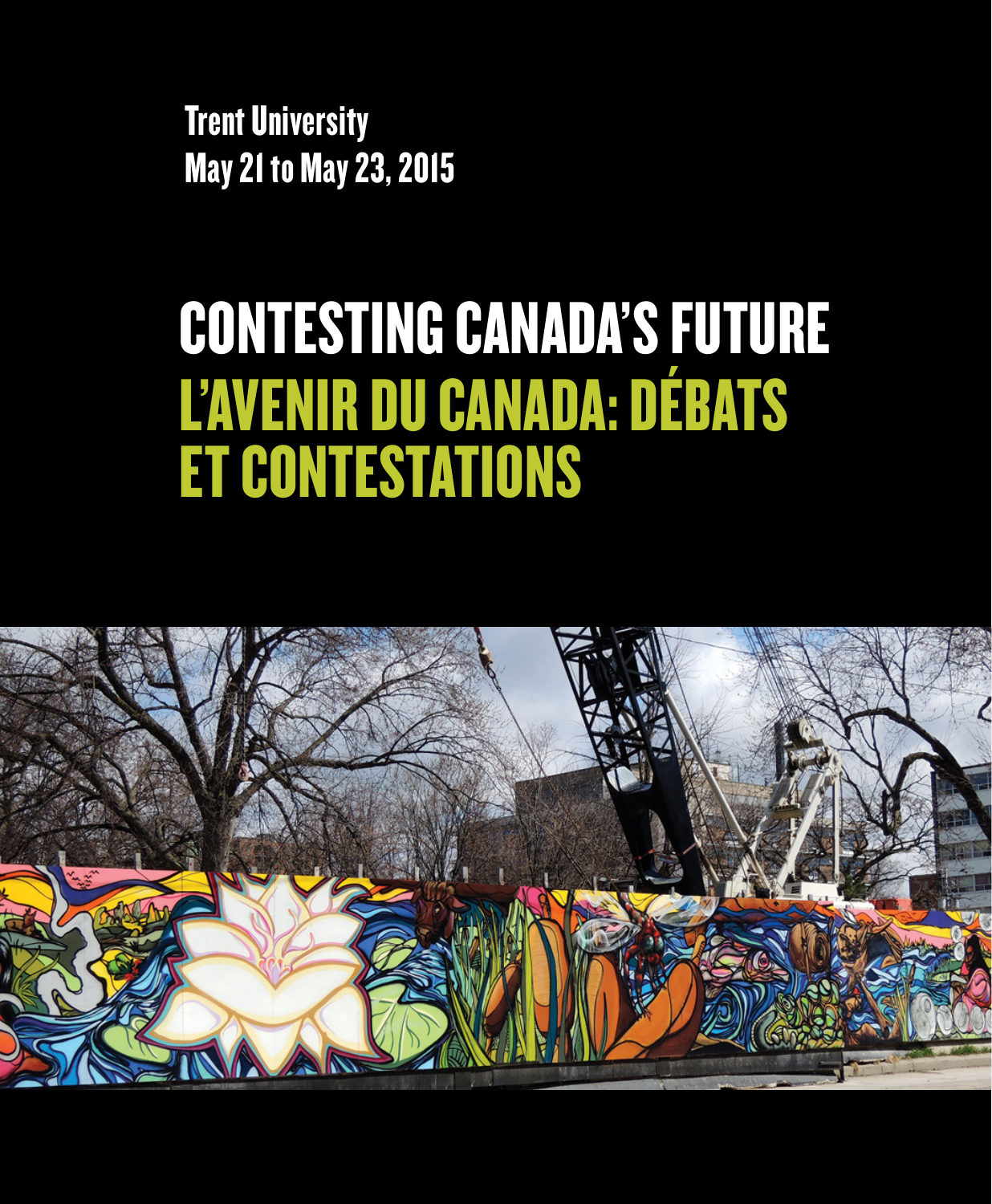**W** FULL TO "Contesting Canada's Tenture" and Trent University. We to extend a special welcome to our international LCCS visitors who have traveled Future" and Trent University. We want to extend a special welcome to our international ICCS visitors who have traveled from around the world to attend this conference.

Since Trent University's founding half a century ago, the institution has been at the forefront of the study of Canada across all disciplines and research areas. Trent's first president, Professor T.H.B. Symons, founded the *Journal of Canadian Studies* and encouraged the establishment of interdisciplinary programs focusing on Canada, its peoples, its culture, and its environment. The Frost Centre for research in Canadian Studies and Indigenous Studies is located at Trent, which also offers Canada's only doctoral program dedicated to Canadian Studies, offered jointly with Carleton University. On the cusp of Canada's sesquicentennial, and the 50th Anniversary of the University's creation, there is no better place to hold an examination of Canadian Studies than at Trent.

BIENVENU AU COLLOQUE "Contester l'avenir<br>du Canada" et à l'université Trent. Nous<br>souhaitons, plus particulièrement, la<br>hienvenue à nos visiteurs internationaux de l'ICCS du Canada" et à l'université Trent. Nous souhaitons, plus particulièrement, la bienvenue à nos visiteurs internationaux de l'ICCS qui ont voyagé du monde entier pour assister à ce colloque.

Depuis sa fondation il y a 50 ans, l'université Trent est à l'avant-garde des études canadiennes dans de

nombreux domaines de recherche et de spécialisation. Le premier Président de l'université, le Professeur T.H.B. Symons, est le fondateur de la renommée *Revue des études canadiennes*; Thomas Symons a envisagé la création de nombreux programmes interdisciplinaires qui mettent l'accent sur le Canada, sa culture et son environnement. Le Centre Frost pour la recherche en études canadiennes et études autochtones se trouve à Trent. Le Centre propose également le seul programme de doctorat au Canada dédié aux études canadiennes, offert conjointement avec l'université Carleton. À l'aube du 150e anniversaire du Canada, ainsi qu'à l'occasion du 50e anniversaire de l'Université, Trent est le lieu idéal pour faire une analyse approfondie dans la discipline des Études canadiennes.

Conference Co-chairs *Dr. Joan Sangster, FRSC* (Trent University) *Dr. Bill Waiser, FRSC, SOM* (University of Saskatchewan)



#### **FUNDS PROVIDED BY / FINANCÉ PAR**

The Symons Trust Fund; Frost Centre for Canadian Studies and Indigenous Studies; Canadian Studies Department; Canada Research Chair in Canadian Studies, Professor Bryan Palmer; ICCS/CIEC; Trent University.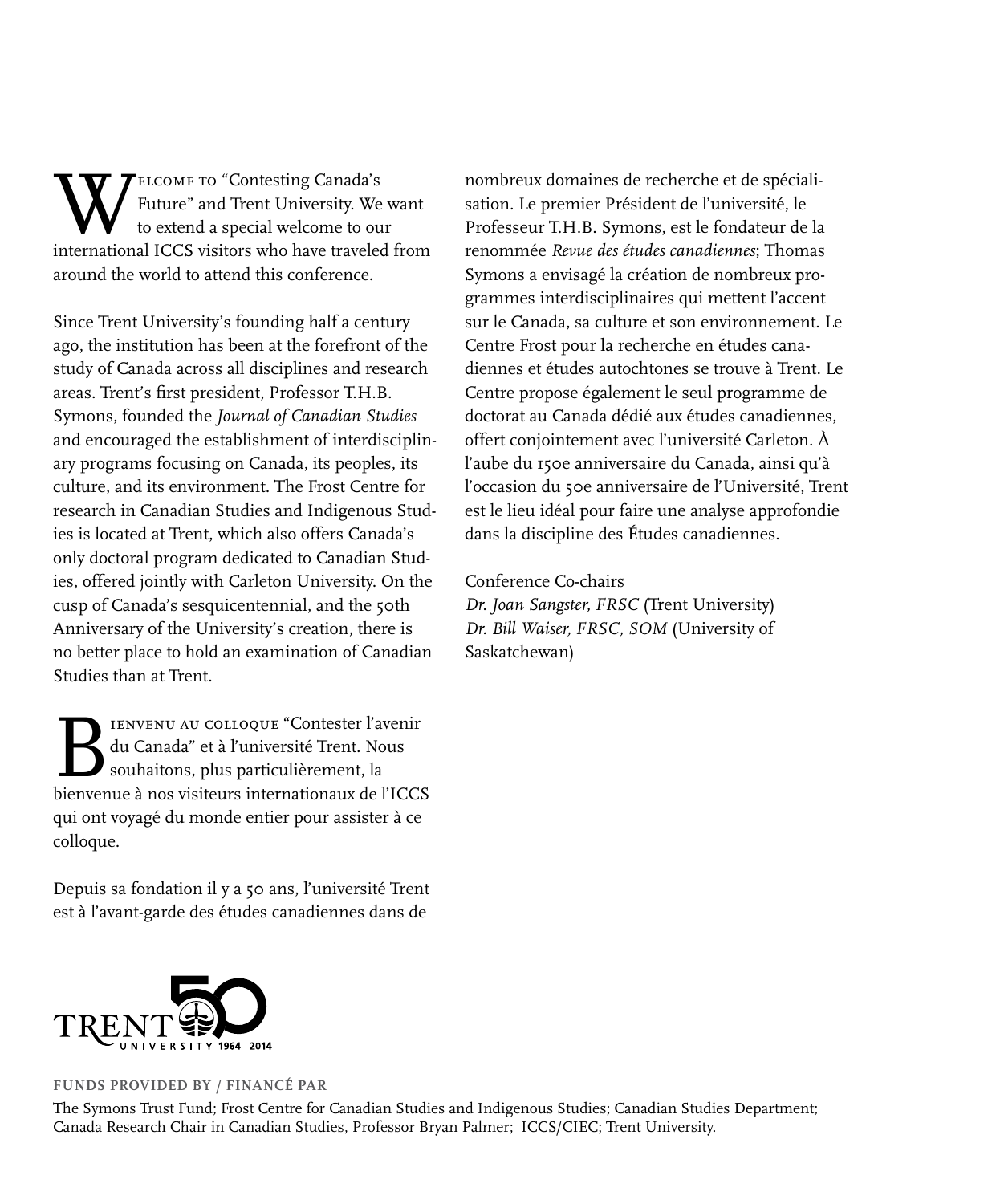## SCHEDULE

**LEGEND** CC = Champlain College LEC = Lady Eaton College

## THURSDAY, MAY 21

## 13:00–14:15

**PLENARY | LEC LH 201**

**KNOWING CANADA: PAST, PRESENT, FUTURE**

**Ralph Heintzman** (University of Ottawa) Chair **Bronwyn Drainie** (*Literary Review of Canada*) **Mark Starowicz** (*Canada: A People's History*) **Jane Moss** (Duke University) **Bryan Palmer** (Trent University)

## 14:30–16:00

**PANEL | LEC LH 201**

#### **GENDER, RACE AND SPORT IN CANADA**

**Jenny Ellison** (Trent University) Chair

**Andrew C. Holman** (Bridgewater State University) Reading Frank Grace's Record: Lacrosse and Identity in Early Twentieth Century Canada

**Danielle N. Gabay** (McMaster University) Documenting the Experiences of Black Female Student Athletes in Canadian Higher Education

**Jessica Dunkin** (Queen's University) Canoe Sport, Colonialism, and the Politics of Place

#### **PANEL | LEC LH 208**

#### **WRITING: SPACE, COLONIALISM, DECOLONIZATION Owen Kane** (Trent University) Chair

**Mark Dickinson** (OCAD University) Decolonizing the Modern Canadian Mind in Dennis Lee's Civil Elegies **Susan Manning** (Mount Saint Vincent University) Living Away: The Poetics of Displacement in Newfoundland

#### **PANEL | CC A2**

#### **CHANGING URBAN SPACES**

**Dick Bourgeois-Doyle** (National Research Council of Canada) Chair

**Kate M. Daley** (York University) Rural and Urban Canada Institutionalised: The Politics of Growth Management and the Creation of the Region of Waterloo

**C.S. Ogden** (Independent Scholar) Changing the Face of the Albertan City in the mid-2000s

**Laura G. Pin** (York University) Global Austerity and Local Democracy: Participatory Budgeting in Hamilton, ON. and Guelph, ON.

#### **PANEL | CC COUNCIL CHAMBERS**

#### **QUESTIONING NATURAL RESOURCE DEVELOPMENT AND MANAGEMENT**

**Shannon Stunden-Bower** (University of Alberta) Chair **Gabrielle Slowey** (York University) First Nations and Fracking in Canada: Policy and Politics at Play

**Matt Dow** (York University) Archetypes of Growth: Understanding Fracking Capitalism

**Mark J. McLaughlin** (Trent University) Qualifying Canada's Ecosystems: Crawford Stanley 'Buzz' Holling and the Application of Advanced Systems Analysis within Ecological Science, 1945–1980

## 16:15–17:45

**PANEL | LEC LH 201**

#### **CANADIAN CULTURAL DIPLOMACY: THE NATIONAL PAST IN POST-NATIONAL PERSPECTIVE**

**Lynda Jessup** (Queen's University) Chair

**Jeffrey Brison** (Queen's University) 'Magnificent Ideas and Happy Incidents': The 1940 Tour of American New Deal Art in Canada

**Asa McKetcher** (Queen's University) Tackling Apartheid: Canada, South Africa, and Sport Diplomacy, 1968–1980 **Sarah E.K. Smith** (Harvard University) The Work of the 49th Parallel: Examining Visual Art and the Construction of the Canadian State Abroad

**Elizabeth Diggon** (Queen's University) Experimental Diplomacy: Canadian Contemporary Art and International Cultural Relations in 1980s New York

#### **ROUNDTABLE | CC A2**

#### **OUR 'OCEAN ESTATE': CANADA'S PAST AND FUTURE IN THE NORTH ATLANTIC**

**Stephen Hornsby** (University of Maine) Chair and Commentator

**Claire Campbell** (Bucknell University) **Brian Payne** (Bridgewater State University) **Neil Forkey** (St. Lawrence University)

#### **PANEL | CC COUNCIL CHAMBERS**

#### **RACE, IMMIGRATION, MULTICULTURALISM, AND IDENTITIES**

**Momin Rahman** (Trent University) Chair **Patrick Imbert** (University of Ottawa) Comparative Multiculturalisms: Kymlicka's Canadian Multicultural Perspective, in Comparison with Québec Interculturalism,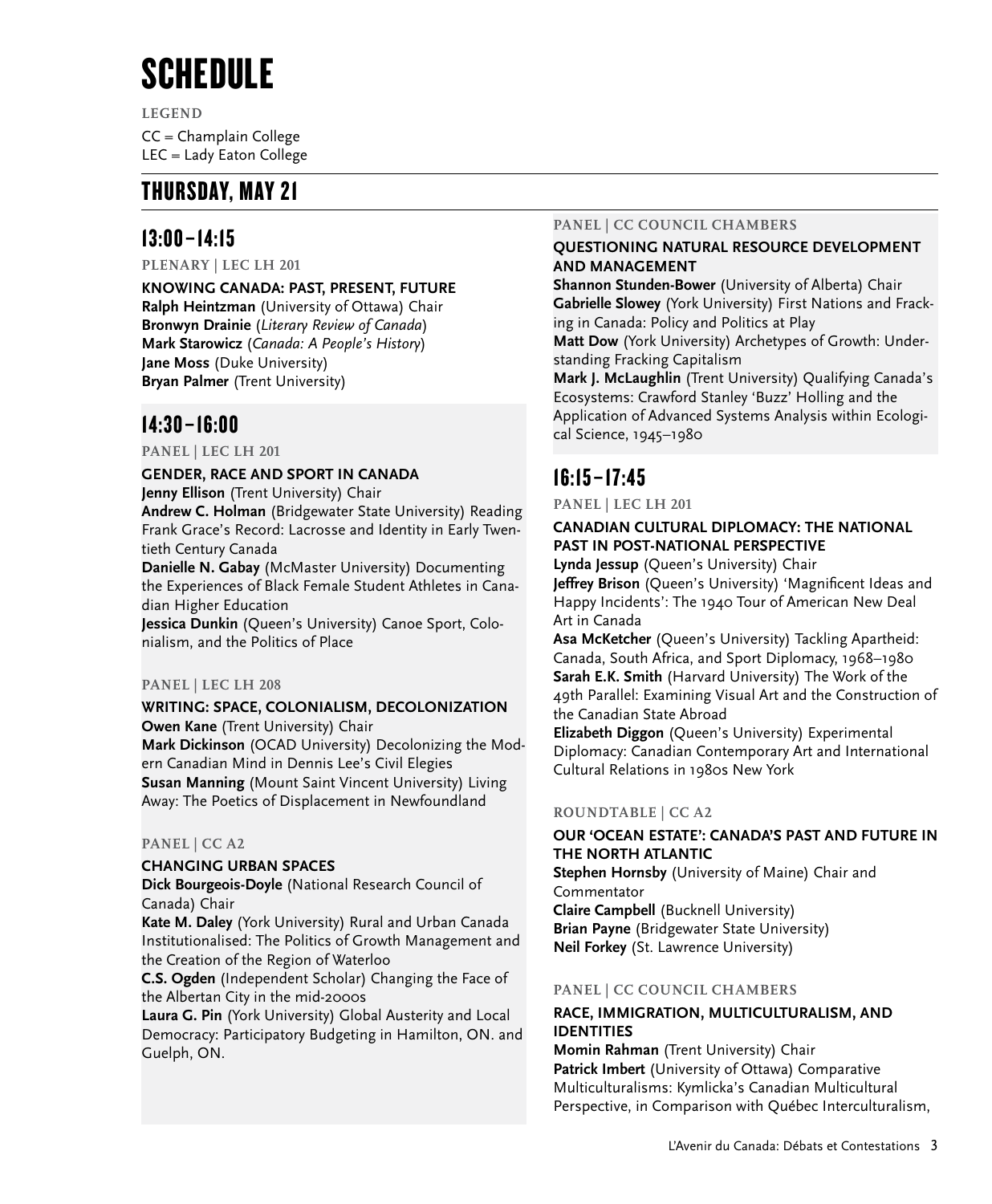#### Colombia, and the UK

**John Carlaw** (York University) Asserting a Neoconservative Imaginary and Vision in Citizenship, Immigration and Multiculturalism: Policy Directions Under the Conservative Party of Canada

**Carl E. James** and **Andrea Davis** (York University) Instructive Episodes: The Shifting Positions of the Jamaican Diaspora in Canada

#### **PANEL | LEC LH 208**

#### **FIRST NATIONS STORIES: SPACE, IDENTITIES, AND THE LAND**

**John Milloy** (Trent University) Chair

**Sue Heffernan** (Laurentian University) Moosonee as a Pine tree Radar Base: An Interdisciplinary Study of the Cold War and a Northern Cree Town

**Ryan Bowie** (York University) A Shared Vision? Planning the Future Development of Indigenous Homelands in the Far North of Ontario

**Michele Lacombe** (Trent University) Technologies of transportation and metaphors of movement in Innu writing

## 18:00–18:15

#### **BUSES LEAVE FROM BATA LIBRARY STEPS**

Buses will provide transportation to and from Market Hall, Peterborough.

## 19:30–21:30

**READING | MARKET HALL, PETERBOROUGH**

#### **MIRIAM TOEWS READING**

**Margaret Steffler** (Trent University) Chair A Reading by **Miriam Toews** followed by a Q & A session at Market Hall with a reception to follow. Transportation to and from the venue will be provided.

## FRIDAY, MAY 22

## 9:00–10:30

**PLENARY | LEC LH 201**

#### **A CONVERSATION WITH MAUDE BARLOW**

Blue Future, Protecting Water for People and the Planet Forever

**Marley Waiser** (National Water Research Institute, Environment Canada, Retired) Chair

## 10:45–12:00

**PANEL | LEC LH 201**

#### **DIALOGUE ACROSS CHASMS: HISTORY AND HISTORY EDUCATION IN CANADA**

4 Contesting Canada's Future **Stéphane Lévesque** (University of Ottawa) Chair **Raphael Gani** (University of Ottawa) Discussant **Penney Clark** (UBC) History Education in Canada: It's

#### complicated…

**Ruth Sandwell** (OISE/University of Toronto) History as an Academic Subject in Universities

**Stéphane Lévesque** (University of Ottawa) History in the Schools: Views From Prospective Teachers Across Canada **Jocelyn Létourneau** (Laval) Take Youth Out of Mythistories: A Pragmatic Approach to Historical Education in Canada

#### **PANEL | CC A2**

#### **CHALLENGES FOR FEMINISM IN THE WELFARE STATE James Struthers** (Trent University) Chair

**Margaret Little** (Queen's University) and **Lynne Marks** (University of Victoria) Tensions Within the Sisterhood: Women's Welfare Rights Groups and the English Canadian Second Wave Women's Movement

**Lisa Pasolli** (Trent University) Working Mothers in the Welfare State: Child Care Challenges in the 1970s and 1980s **Casey Ready** (Community Counselling & Resource Centre & Trent University) Neoliberalism Impacting Feminist Agendas: A Desperate Need to Fundraise?

#### **PANEL | CC COUNCIL CHAMBERS**

#### **RECLAIMING CANADIAN BODIES: VISUAL MEDIA AND REPRESENTATION**

**Julia Harrison** (Trent University) Chair

**Michael Connors Jackman** (York University) Media Lega-

cies: Community, Memory and Territory **Jennifer Gauthier** (Randolph College) Feeling our Pain: The

Embodied Cinema of Loretta Todd

**Karen McGarry** (McMaster University) Ethnographic Frictions and Ice Scandals

**Lynda Mannik** (York University) Arrivals by Boat in the Canadian Press: Humanitarian Effort or Crisis

#### **PANEL | CC LIVING COMMONS**

#### **WHITHER SUSTAINABILITY? HISTORICAL ATTITUDES TOWARD CONSUMER CULTURE**

**Sylvie Taschereau** (Université du Québec à Trois-Rivières) Chair

**Donica Belisle** (University of Regina) Mrs. Consumer to the Rescue: Alberta's Home Economics Weeks During the Great Depression

**Graham Broad** (King's University College) The Checkout Line, Not the Assembly Line: Consumer-Homemakers and Canada's Wartime Prices and Trade Board

**Sarah Shropshire** (Guelph University) Health for Sale: Exploring the Contradictions of Medicare and Health Promotion Within Canada's Consumer Economy

#### **PANEL | LEC LH 208**

#### **EDUCATION AND THE STATE: POWER, COLONIALISM AND RESISTANCE**

**Cecilia Danysk** (Western Washington University) Chair **Paul Warren Bennett** (Saint Mary's University) Consolidation, Bureaucracy, and the Public Schools: The Triumph of the Modern Bureaucratic Education State, 1920 to 1993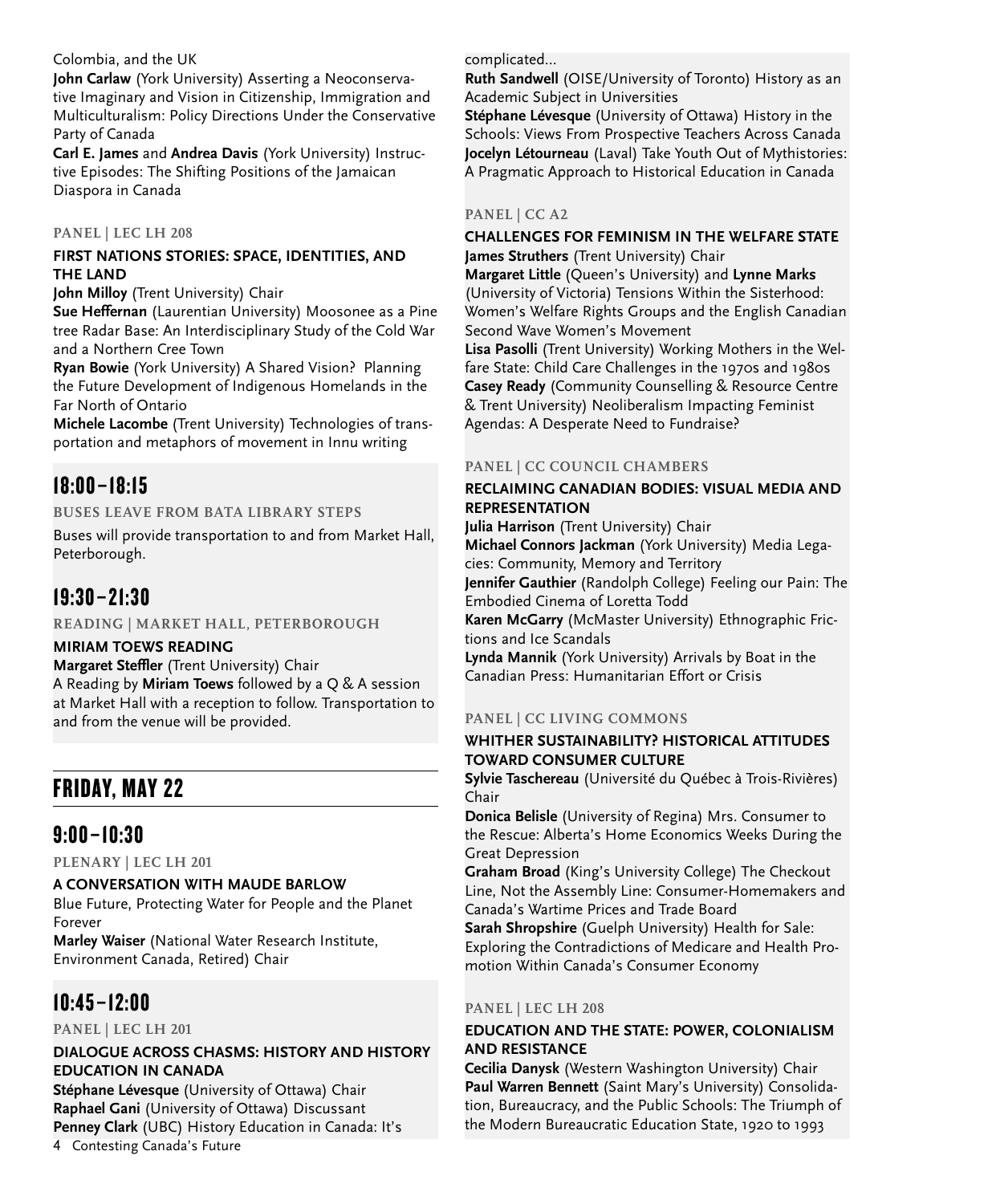## FRIDAY, MAY 22

**Sean Carleton** (Trent University) Unsettling Canada's Schooling History: Settler Colonialism, Capitalism, and the Rise of State Schooling in British Columbia, 1849–1925 **Andy Hanson** (Retired, ETFO/EEFO) Capacity for Resistance: Building Activism in Teachers' Unions

## 12:00–13:00

**LUNCH | CC GREAT HALL**

## 13:00–14:15

**PLENARY | CC GREAT HALL**

**A CONVERSATION WITH MARY SIMON (INUIT LEADER)** The Future of the North: Arctic Canada in the 21st Century **Shelagh D. Grant** (Trent University) Chair

## 14:30–15:45

#### **PANEL | LEC LH 201**

### **CONTESTING INDIGENOUS EDUCATION IN THE GREAT LAKES AND ST. LAWRENCE VALLEY: 1760–2006**

**Joan Sangster** (Trent University) Chair

**Thomas Peace** (Huron University College) Wendat, Schooling and the Creation of the Canadas: Social and Political networks at the Turn of the Nineteenth Century

**Alison Norman** (Trent University) "Taught by an Indian Woman": Education and Politics at Tyendinaga in the late Nineteenth Century

**Kathryn Labelle** (University of Saskatchewan) 'If Only She Were a Boy': Éléonore Sioui, Indigenous Feminism and Education

#### **PANEL | LEC LH 208**

#### **UNDERSTANDING AND CONTESTING CANADIAN POLITICS**

**Kevin Spooner** (Wilfrid Laurier University) Chair **David Rapaport** (Trent University) The Corporate 'Borging' of the Canadian State in Ontario: The Privatization of Information Technology in the Ontario Public Service

**Magdalena Fi**ř**tová** (Charles University in Prague) Mediating Oil Sands in Europe: Representation of Canadian Oil Sands

**Anna Sotnykova** (York University) Examining Approaches to Elder Care in Ontario: Confronting Issues in Care by Examining the Relationship of Care Providers and Recipients

#### **PANEL | CC COUNCIL CHAMBERS**

#### **RE-THINKING KEY CONCEPTS IN CANADIAN INTELLEC-TUAL AND POLITICAL HISTORY**

**François Rocher** (University of Ottawa) Chair **Matthew Cain** (Carleton University) The Place of Edmund Burke in Confederation: Pivotal Voice, or Identity Marker in Canadian Historiography?

**Dennis Pilon** (York University) The Origins of Canadian **Democracy** 

**Logan Mardhani-Bayne** (Yale University) Revisiting the Fourth World: Ecological Crises and Decolonial Political Economy in Canadian Social Science

#### **PANEL | CC LIVING COMMONS**

#### **ROUNDTABLE: 'POLICING THE CRISIS' REVISITED: PRISONING, DISPLACEMENT, AND EXPULSION OF THE OTHER**

**Gillian Balfour** (Trent University) Chair

**David Hugill** (York University) Three to Five Lessons We Can Learn from Policing the Crisis

**Stacy Douglas** (Carleton University) The Time of Liberalism: Kafka, Security Certificates, and the Aesthetics of Law's Violence

**Simon Wallace** (Osgoode Hall) Exposing the Crisis of Urban Housing in Toronto: What Happens When Global Capital Becomes a Slumlord

**Gillian Balfour** (Trent University) The Post Fordist Crisis of Law and Order in Canada: Returning to Birmingham

## 16:00–17:15

**PLENARY | LEC LH 201**

#### **THE FUTURE OF ART AND POLITICS ROUNDTABLE**

**Bryan Palmer** (Trent University) Chair **Carole Condé** and **Karl Beveridge** (Visual Artists in Toronto) **Peter Raymont** (White Pine Productions) **Judith Thompson** (University of Guelph)

#### **PLENARY | CC COUNCIL CHAMBERS**

**THE FUTURE OF CANADIAN ARCHIVES ROUNDTABLE Michael Eamon** (Trent University) Chair **Loryl MacDonald** (Association of Canadian Archivists) **Theresa Rowat** (Canadian Council of Archives) **Tom Nesmith** (University of Manitoba)

## 18:30

**ARTS EVENT | ARTSPACE & DOWNTOWN PETERBOROUGH**

#### **ARTS AND COMMUNITY: ARTIST'S INTRODUCTION AND RECEPTION, ARTSPACE, PETERBOROUGH**

**Dayna Danger** (Visual Artist) Photo Exhibit and Artist's Introduction: "Sisters" Reception starts at 6:30pm Artist talk at 7:30pm Followed by cultural events in Peterborough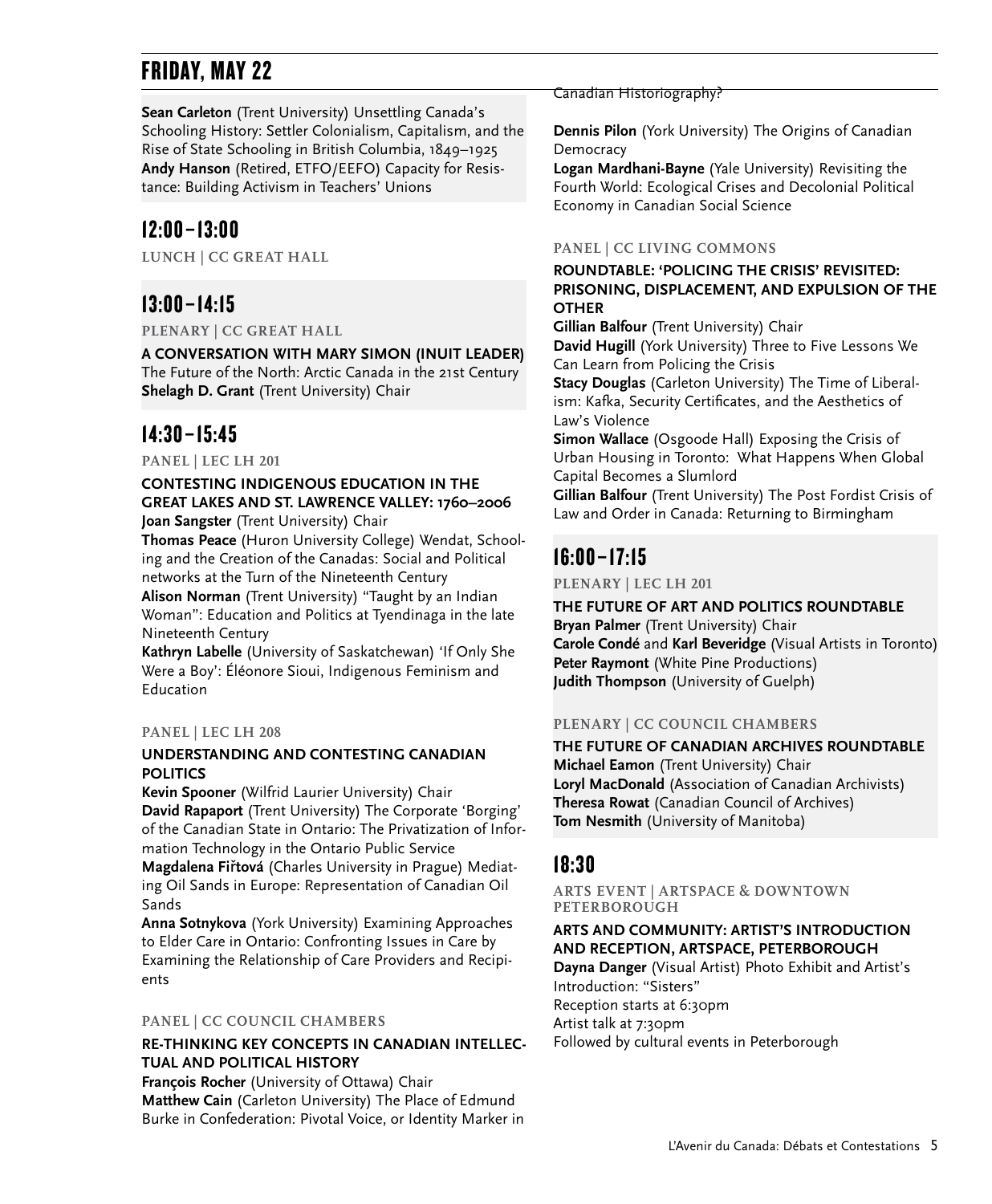## SATURDAY, MAY 23

## 9:00–10:30

**PLENARY | LEC LH 201**

#### **CANADA, CANADIANS & INTERNATIONAL AFFAIRS**

Panel members will reflect critically on how and where Canada and Canadians see themselves both as a nation and as citizens in a 21st century globalized world. **May Chazan** (Trent University) Chair **Adam Chapnick** (Canadian Forces College/Royal Military College of Canada) **Jasmin Habib** (University of Waterloo)

**Alex Neve** (Amnesty International Canada)

## 10:45–12:00

**PANEL | CC A2**

#### **THE STUDY OF CANADA IN NORTH AND LATIN AMERICA**

**Colin Coates** (York University) Chair

**Kenneth M. Holland** (Ball State University) Commentator **Roseanna Dufault** (American Council for Quebec Studies) **Salvador Cervantes** (UNIVA-The Catholic University) **Sergio Stange** (ACHECA, Chile)

#### **PANEL | LEC LH 201**

#### **CONTESTING COMMEMORATION AND CULTURE**

**Meaghan Beaton** (Mount Allison University) Chair **Kate Zankowicz** (Independent Scholar) Teaching in Museums for a Difficult Future: Canadian Nature as Pedagogical Object at the Royal Ontario Museum

**Michelle Desveaux** (University of Saskatchewan) Intersections of Historical Consciousness at the Fortress of Louisbourg and the National Archives: Writing the Present by Contesting the Past

**Jonathan Lockyer** (Artspace) Charting the Development of Indigenous Curatorial Practice

**Sarah Dougherty** (Queen's University) Authoritative Myths and Meaning: The Founding of the Stratford Shakespearean Festival

#### **PANEL | CC LIVING COMMONS**

#### **PROPOSITION FOR DECOLONIZING CANADA: ART PRACTICES AS PRESENT (AND FUTURE) IMAGINARIES**

**Colleen O'Manique** (Trent University) Chair **Ger Zielinski** (Trent University) Commentator **Caroline Langill** (OCAD University) Curated Objects as Agents of Decolonization

**Andrea Fatona** (OCAD University) The State of Blackness: Reflections On Strategies for Decolonizing Practices **Dot Tuer** (OCAD University) Performing Decoloniality: Indigenous Struggles and Hemispheric Connections **Robert Diaz** (OCAD University) Queer Filipinos as Imperial Legacies and Canadian Imaginaries

#### **PANEL | CC COUNCIL CHAMBERS**

#### **THE PAST, PRESENT, AND FUTURE OF WHITE-COLLAR ORGANIZING IN CANADA**

**Steven Tufts** (York University) Chair

**Martha Attridge Bufton** (Carleton University) Solidarity in Association: The Unionization of Professors, Librarians and Support Staff at Carleton University (1973–1976) **Morna Ballantyne** (PSAC) Current Organizing Challenges Facing Trade Unions and Workers

**Stephanie Ross** (York University) Organizing the Public Sector: The Contradictions of Growth in CUPE's First Ten Years

**Julia Smith** (Trent University) Past Due: The Office and Professional Workers Organizing Committee and the First Canadian Bank Strike, Montreal, 1941–1942

#### **ROUNDTABLE | LEC LH 207**

#### **THE STUDY OF CANADA IN EUROPE**

**Caroline Rosenthal** (Universität Jena) Chair **Michael Brophy** (University College Dublin) Commentator **Alan Hallsworth** (University of Portsmouth) **Oriana Palusci** (Univ di Napoli "L'Orientale") **Janne Korkka** (University of Turku) **Marcin Gabrys** (Jagiellonian University)

#### **PANEL | LEC LH 208**

#### **REFORM, RESISTANCE AND REVOLUTION IN THE CANADIAN POLITY**

**Jonathan Greene** (Trent University) Chair **Rusa Jeremic** (OISE/University of Toronto) Laughing Our Way to the Voting Booth: Satire as Resistance in Canada's 2011 Election

**Dock Currie** (York University) Guattari & Goodwin: Revolutionary Subjectivity in the Early Twentieth Century Canadian West

**Amal Madibbo** (University of Calgary) Race, Immigration, La Francophonie, and the Politics of Resistance

## 12:00–13:00

**LUNCH | CC GREAT HALL**

## 13:00–14:15

**PLENARY | CC GREAT HALL**

#### **A CONVERSATION WITH ERICA LEE**

Idle No More and Indigenous Resistance at Canada's 150th Anniversary **Bill Waiser** (University of Saskatchewan) Chair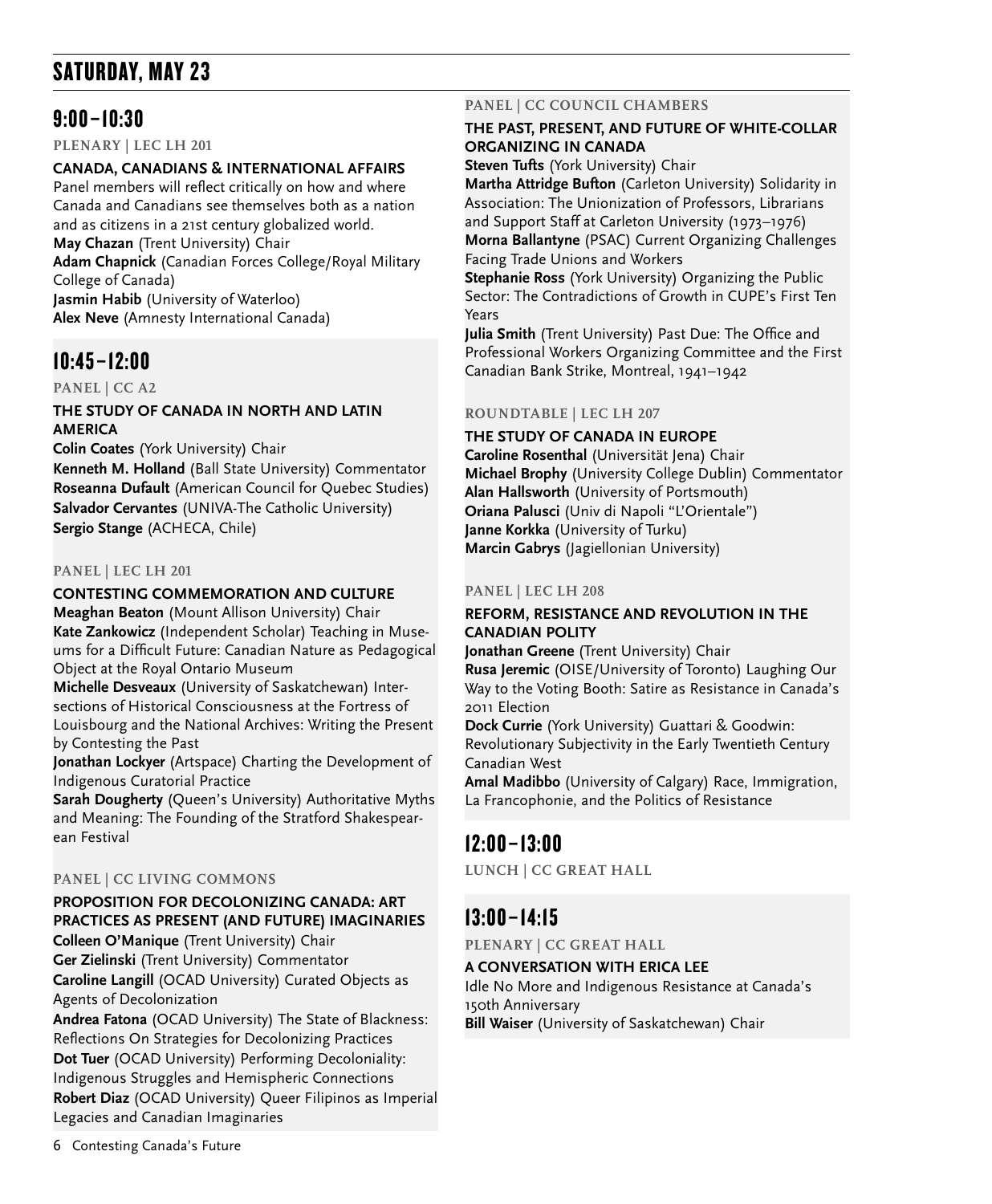## SATURDAY, MAY 23

## 14:30–16:00

**PLENARY | LEC LH 201**

**THE FUTURE OF WORK: PANEL DISCUSSION Dimitry Anastakis** (Trent University) Chair **Jim Stanford** (UNIFOR) **Adrian Smith** (Carleton University) **Kaylie Tiessen** (Canadian Centre for Policy Alternatives)

## 16:15–17:30

#### **PANEL | CC A2**

#### **THE STUDY OF CANADA IN ASIA-PACIFIC, MIDDLE EAST AND THE RUSSIAN FEDERATION**

**Daniel Ben-Natan**, (Hebrew University of Jerusalemretired) Chair

**Tatyana Kuzmina** (St Petersburg University) Commentator **Yuki Shimomura**, (Kobe International University) **Robyn Morris**, (University of Wollongong) **Andrew Kim** (Korea University)

#### **PANEL | LEC LH 207**

#### **NARRATIVES OF IDENTITIES**

**Michele Lacombe** (Trent University) Chair **Brenda Beck** (University of Toronto) An Ancient Oral Legend From India Newly Retold

**Bronwyn E. Jaques** (Queen's University) Canada at Peace and Soldiers at War: Canadian U.N. Soldiers in Korea, Egypt, and Vietnam and the Cold War Home Front

#### **PANEL | CC LIVING COMMONS**

#### **RELIGION IN CANADA**

**John Wadland** (Trent University) Chair **Peter Bush** (Independent Scholar) Contesting the Land: Ownership and Meaning at the Site of Cecilia Jeffrey Indian Residential School, Shoal Lake, ON.

**Paul L. Gareau** (University of Ottawa) Striking a Path Through the Wilderness: The Negotiations of Catholic Evangelical Youth in a Secular and Multicultural Canada **Janet McLellan** (Wilfrid Laurier University) Religious Diversity in Small-Town Ontario: A Case Study within the Haliburton Highlands

**Cynthia Loch-Drake** (York University) 'A non-drinker, a non-smoker, she was a good-living woman': Pentacostalism and the Class Politics of Alberta Meatpacking Unionist Ethel Wilson

#### **PANEL | LEC LH 201**

#### **QUESTIONING CANADIAN CURRICULUM**

**Caroline Durand** (Trent University) Chair

**Theodore Michael Christou** (Queen's University) Debating History, Heritage, and Commemoration: The Ontario Curriculum's Turn to Historical Thinking

**David Tough** (Trent University) Contesting Liberation, Contesting Canada: The Future of the Impossibility of Canadian Studies as a Project of Liberation

**Graham Shular** (OISE/University of Toronto) Teacher Self-Efficacy, Pedagogy and Decolonization: Teaching Practice and Equitable Classrooms

**Rose Fine-Meyer** (OISE/University of Toronto) Was the Promise of Canadian Studies Fulfilled?: Examining the Inclusion of Diverse Voices in History Course Studies in Ontario Schools, 1970s–1990s

#### **PANEL | CC COUNCIL CHAMBERS**

#### **THE PUBLIC SECTOR, POLITICS, AND THE WELFARE STATE**

**Chris Dummitt** (Trent University) Chair **Leah Levac** (University of Guelph) Exploring Regional Variations in the Impacts of Changing Public Services **Nicole S. Bernhardt** (York University) Exposing and Contesting the Racial Hierarchies of the Canadian Welfare State

**Jennifer Mussell** (York University) The Evolution and Erosion of Intergovernmental Social Transfers in Canada, 1985–2014

#### **ROUNDTABLE | LEC LH 208**

#### **ROUGHING IT IN THE BUSH—THE CONTINUING STORY OF CULTURE IN THE KAWARTHAS**

**Dennis Carter Edwards** (City of Peterborough) Chair **Beth McMaster** (Peterborough Theatre Guild) **Michael Peterman** (Trent University) **Debra Soule** (City of Kawartha Lakes) **Bill Kimball** (Electric City Culture Council) **Fynn Leitch** (Art Gallery of Peterborough)

## 18:00

#### **ICCS BANQUET | CC GREAT HALL**

#### **COCKTAIL RECEPTION AND AWARDS 18:00–19:00 BANQUET 19:00**

Celebrating Canadian Studies in an international context

*This program was finalized on 1 May 2015, but is subject to last-minute changes.*